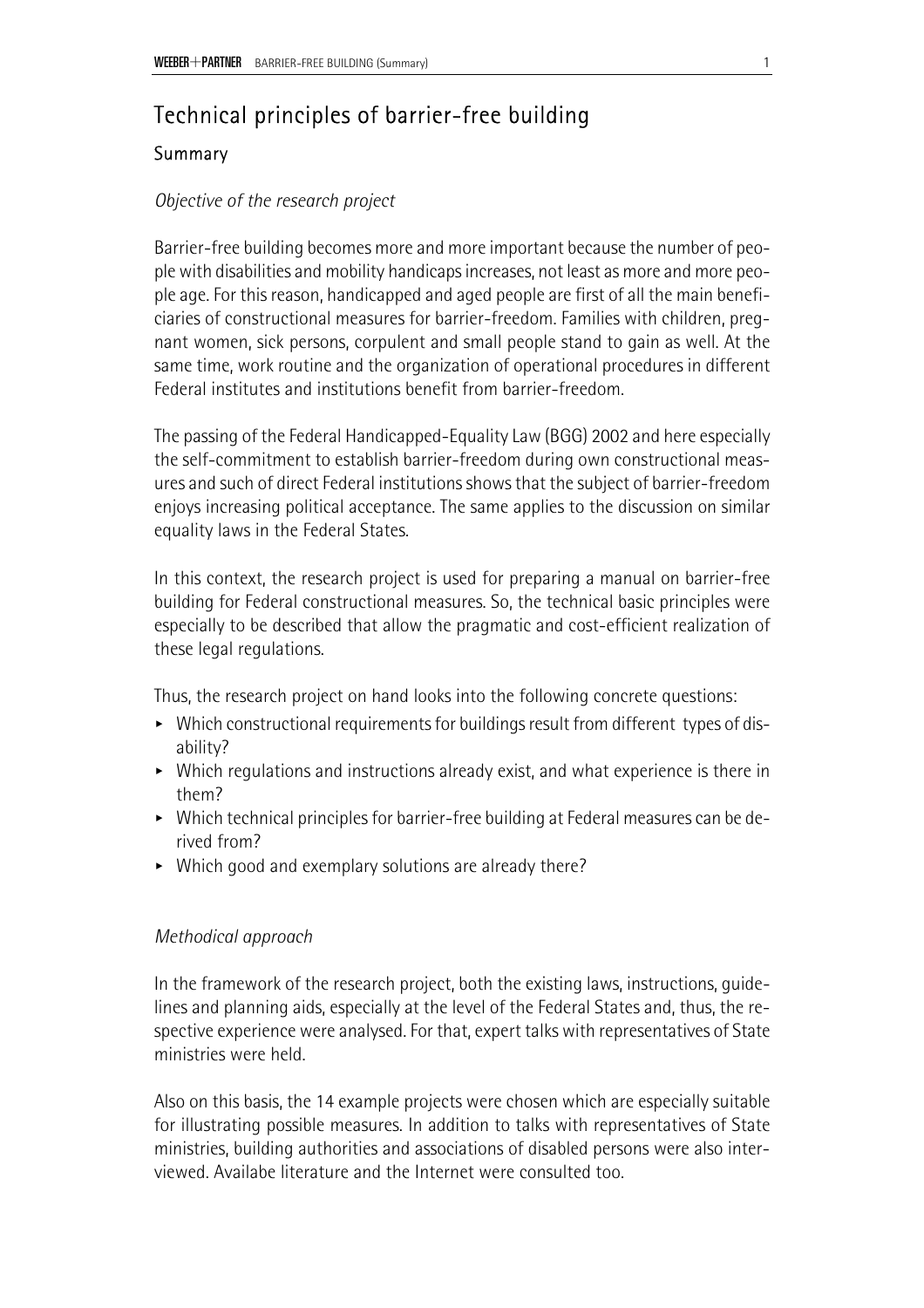The thematic fields of action of barrier-free building as well as the technical principles and requirements for barrier-free buildings form the ananlysis screen there. Among them there are:

- 1. accessibility and access
- 2. internal arrangement (lifts, staircases, doors and corridors)
- 3. sanitary facilities
- 4. guidance and handling
- 5. other special topics (outside facilities, parking spaces, service facilities and meeting places)

## *Results*

# Existing legal and basic content principles

On account of the State building regulations, extensive rules for barrier-free building are already in force in all Federal States. The relevant norms (DIN 18 024 and 18 025) are in many cases part of these legal regulations which are at least to some extent introduced as technical building regulations. In addition, many States have already enacted handicapped-equality laws analogous to the Federal one. Four of them even commit themselves here to barrier-free building. Furthermore, besides the legal regulations there are various planning aids. The research report presents a comprehensive summary on them and on the instructions of the building regulations and handicapped-equality laws.

## Federal options for action

The regulations of the Federal Handicapped-Equality Law (para 8) are valid for new civil buildings and the reconstruction and extension of large Federal buildings. For that, the approved technical rules, i.e. the DIN norms, shall be used. However, exceptions are possible. In addtion to the realization of barrier-freedom according to DIN which is first of all valid for new buildings, constructional compromises and substition regulations are also possible.

## Stock maintenance measures especially important

Just with the adjustment of the building stock, alternatives to the reconstruction according to DIN are often necessary. Usually, there are especially complex general constructional conditions by what complete barrier-freedom could be only realized with large constructional and financial investments. Therefore, intelligent compromises are sought after for cost-effective and pragmatic solutions. But thus, the stock adjustment plays also a special role because the public authorities realize a number of measures in this field. On this account, the majority of the presented examples also deals with such stock maintenance measures.